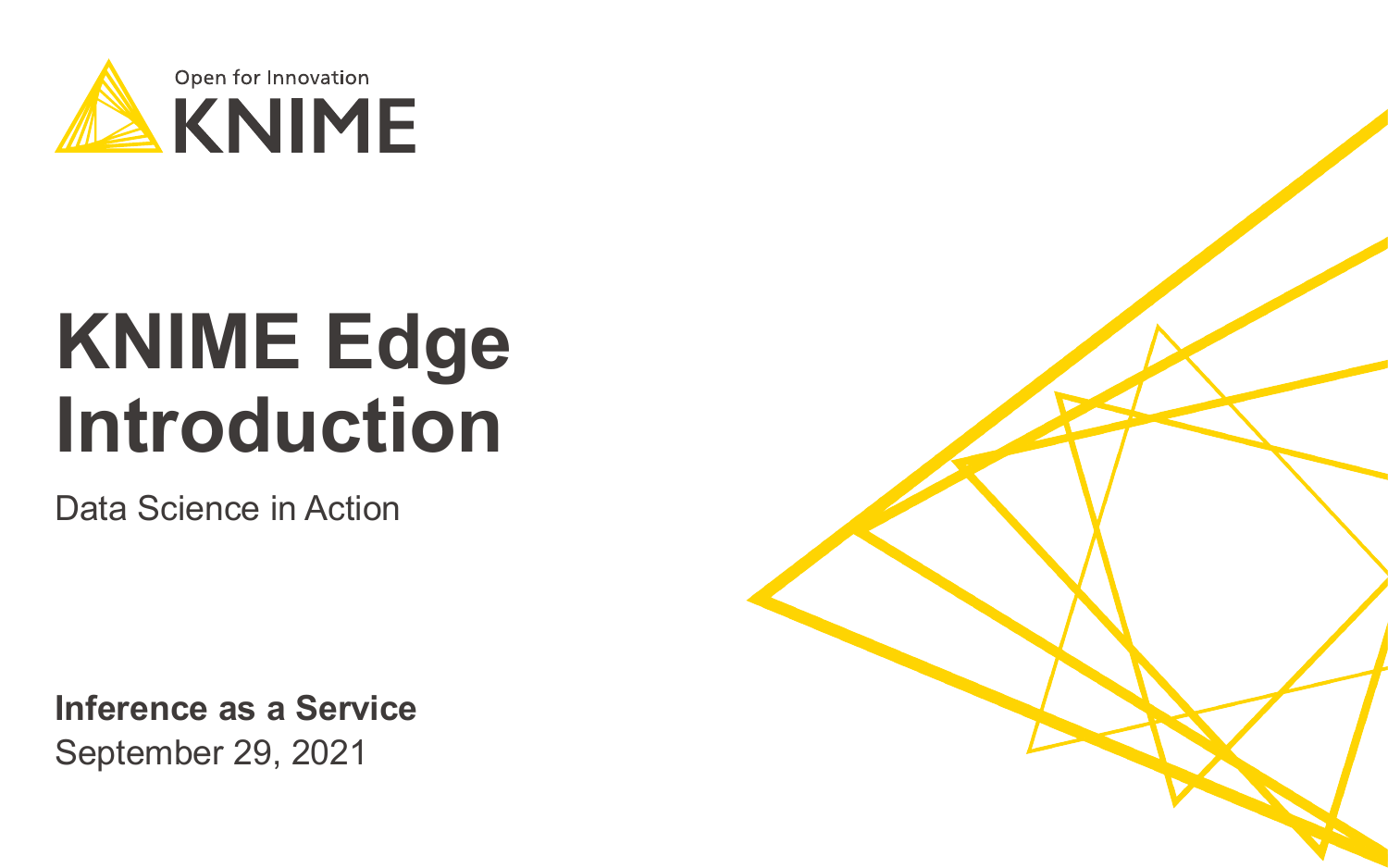### **KNIME Software – One Ecosystem**



2

Open for Innovation **KNIME**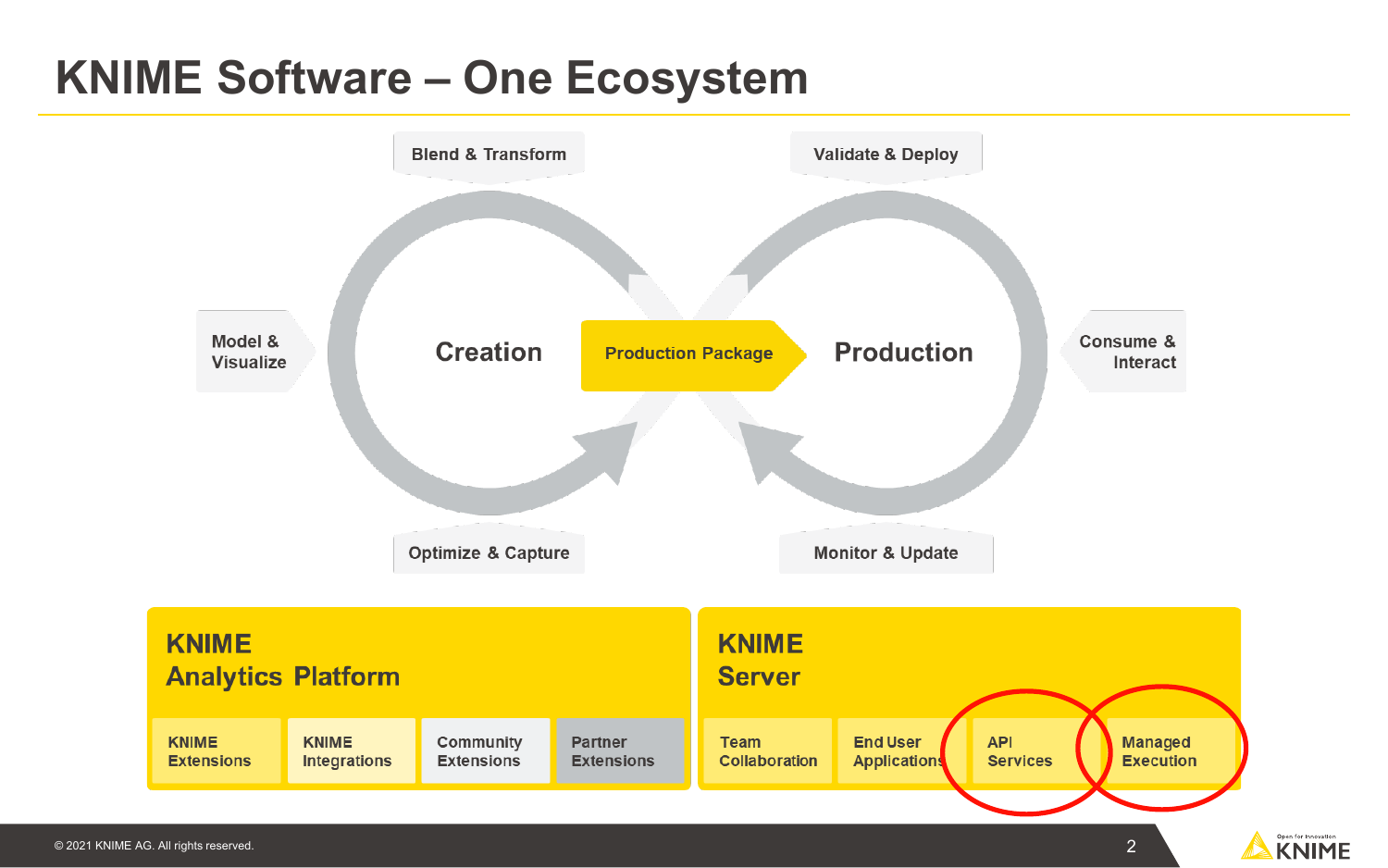### **Customer Use Cases - Inference**

#### • Manufacturing – Automating Defect Detection\*

- Geographically dispersed factories
- Defect analysis of manufactured item images using deep learning techniques
- Models distributed to factories
- Apply models to images of boards in manufacturing process to detect defects
- Automating this process provides a substantial boost in defect detection
- $\blacksquare$  Fewer defects increases customer satisfaction
- $\blacksquare$  Financial Services Fraud Detection Service\*
	- Serving banking and financial services companies
	- Customers make API calls into the service during transaction processing to determine the probability of fraud
	- Runs on a cloud platform with external ingress for clients
	- Requires hundreds of transactions per second to support SLA's
	- Request volume increasing as more customers are onboarded

\* These are two potential use cases, there are many more!

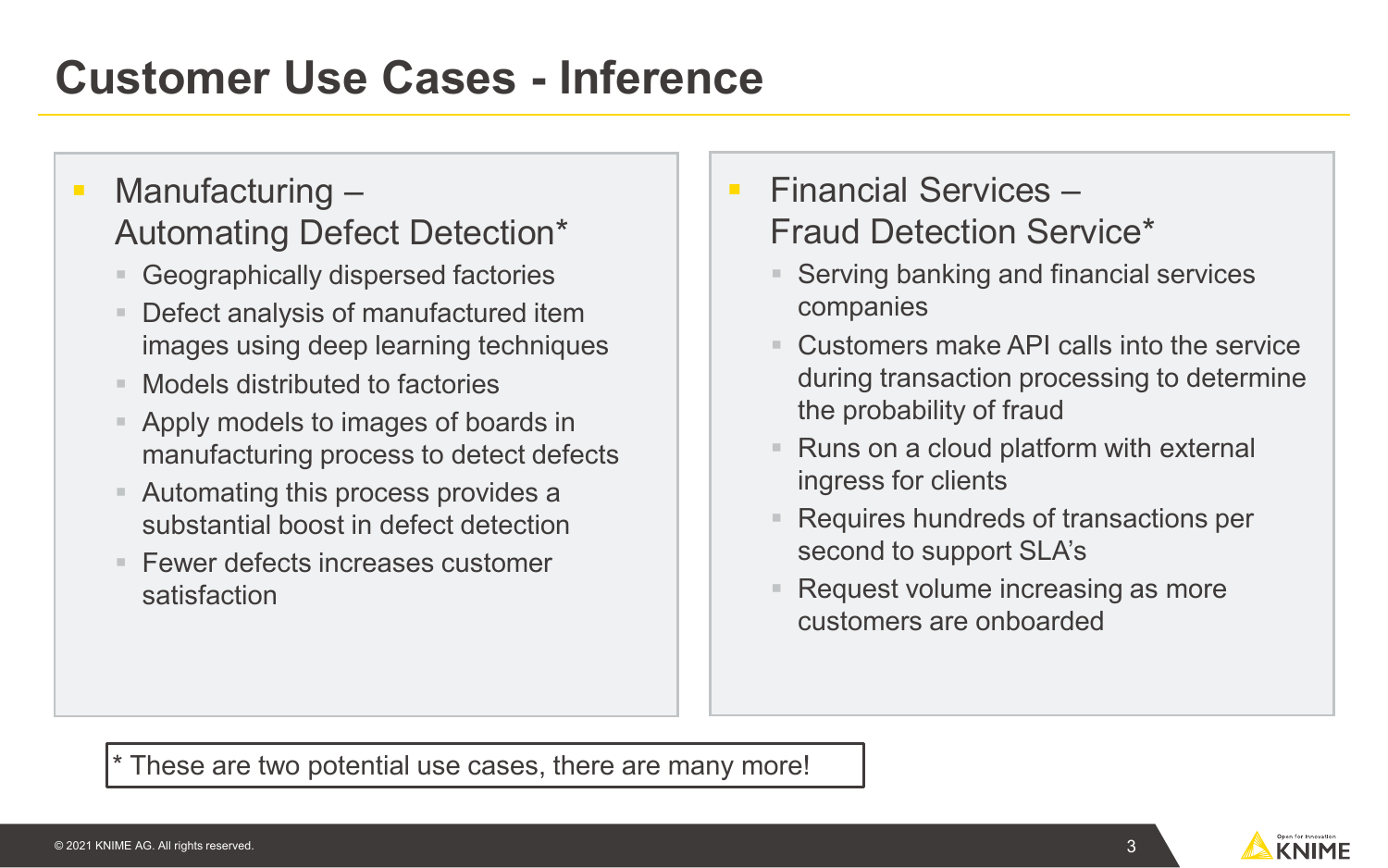### **Inference on Demand (as a Service)**

- Inference Deployments
	- Inference -> Application of a model
	- A workflow that accepts data, applies a model and returns an answer
	- Deployed as a service API endpoint
- Deployed to many, concurrent end users
- With spikes in demand
- Needing low and consistent latency
- Ability to update models (workflows)
- Replicate deployments across geographical regions
- Controlled from a central location

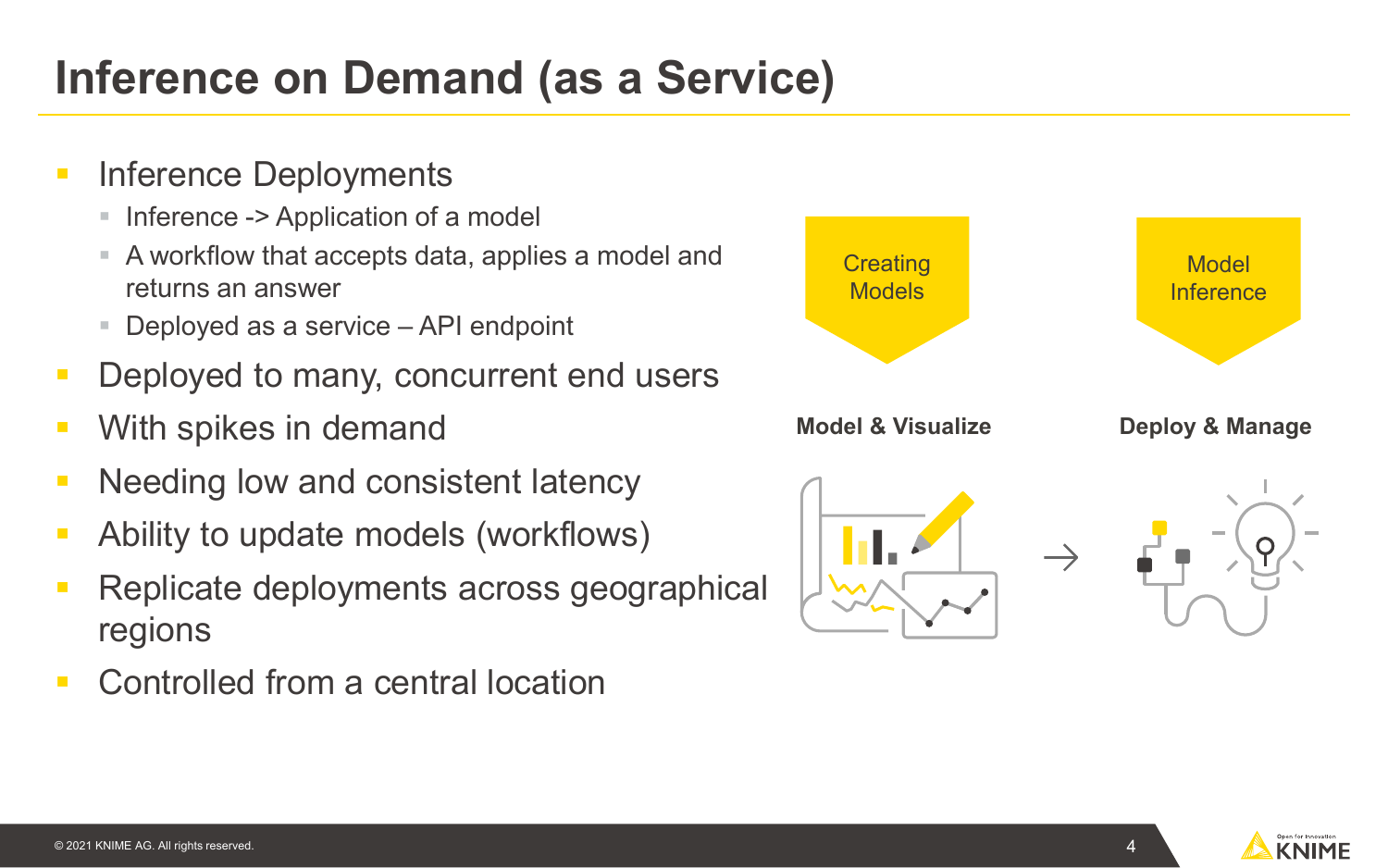### **Inference on Demand – KNIME Edge**

- New extension to KNIME Server
	- **Model operations**: productionizing model deployment and monitoring
	- **Inference workflows as a Service**
		- Rolling updates with no down time
	- **High request throughput capability** 
		- Low latency
		- Scalable on demand
	- **Decentralized execution platform**
		- KNIME Server as a control plane
	- **Flexible deployment**
		- Scale resources to meet demand
		- Reliable and highly available
		- Load balancing
		- **Monitoring and management**
- Available from today